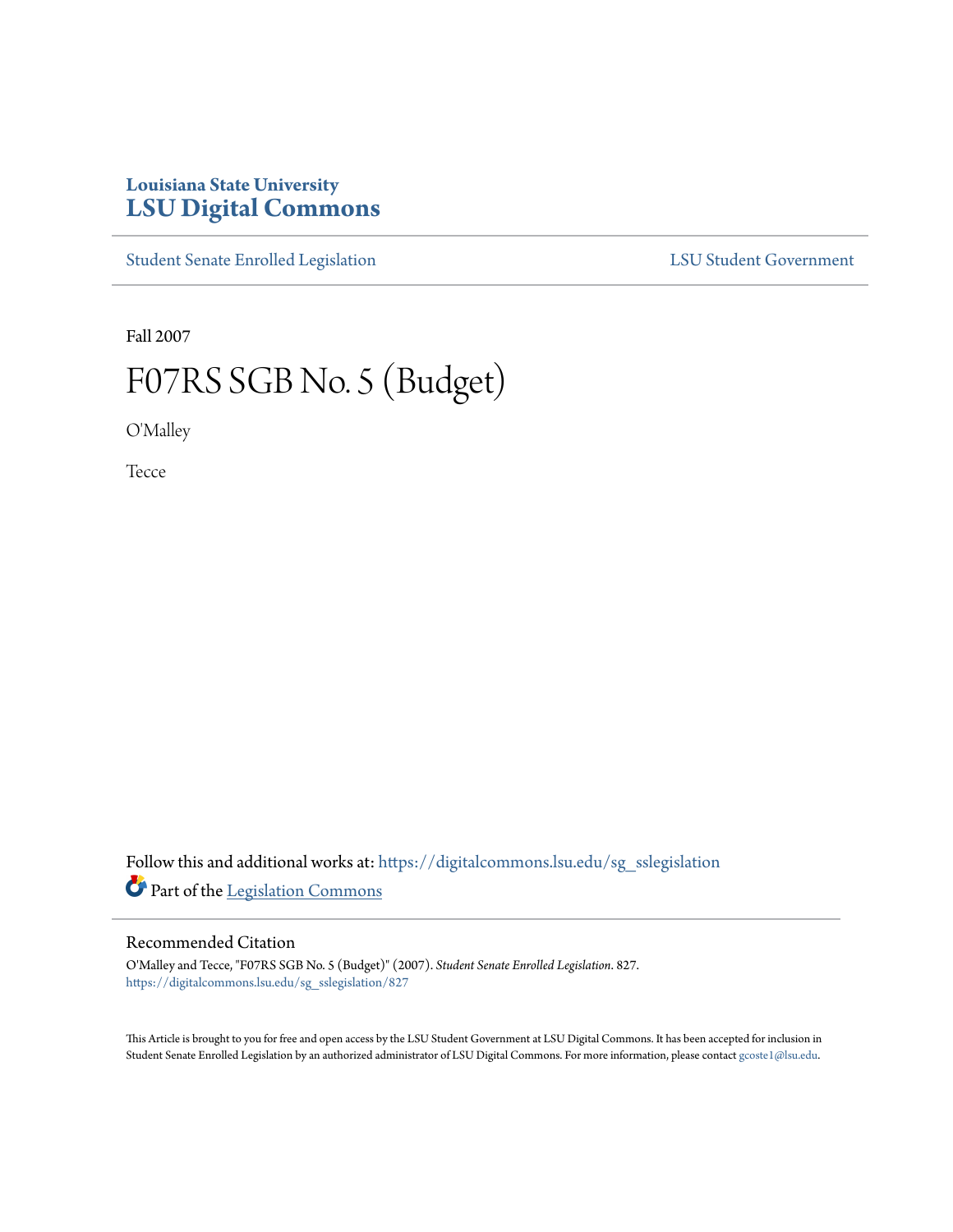#### STUDENT GOVERNMENT **FINAL**

#### LOUISIANA STATE UNIVERSITY

#### **STUDENT SENATE F07RS SGB NO. 5 BY: SENATOR O'MALLEY AND TECCE**

To Budget the funds of Student Government for the fiscal year 2007-2008; to appropriate funds for activities, projects, and programs of Student Government; to appropriate grants to certain student groups and organizations; according to the constitution and bylaws.

#### **PARAGRAPH 1: ESTIMATED REVENUES**

The following estimated revenues and resources are the total operational funds for the Student Government for the fiscal year 2007-2008. No monies expended in this budget shall be used for the purpose of purchasing food for events hosted by or in conjunction with Student Government and/or its entities that is not open to the public and advertised as such. No monies in this budget shall be used to pay for the service or acquisition of blackberries or like devices. No monies should be used for any banquets or end of the year celebration of any kind.

#### **Self-Assessed Fees:**

|                  | <b>Total Full-Time Enrollment</b> | <b>Amount of Fee</b> |             |
|------------------|-----------------------------------|----------------------|-------------|
| Summer 2006      | 6.614                             | \$0.95               | \$6,283.30  |
| <b>Fall 2006</b> | 25,230                            | \$2.20               | \$55,506.00 |
| Spring 2007      | 23,815                            | \$2.20               | \$52,393.00 |

#### **TOTAL ESTIMTED REVENUES \$114,182.30**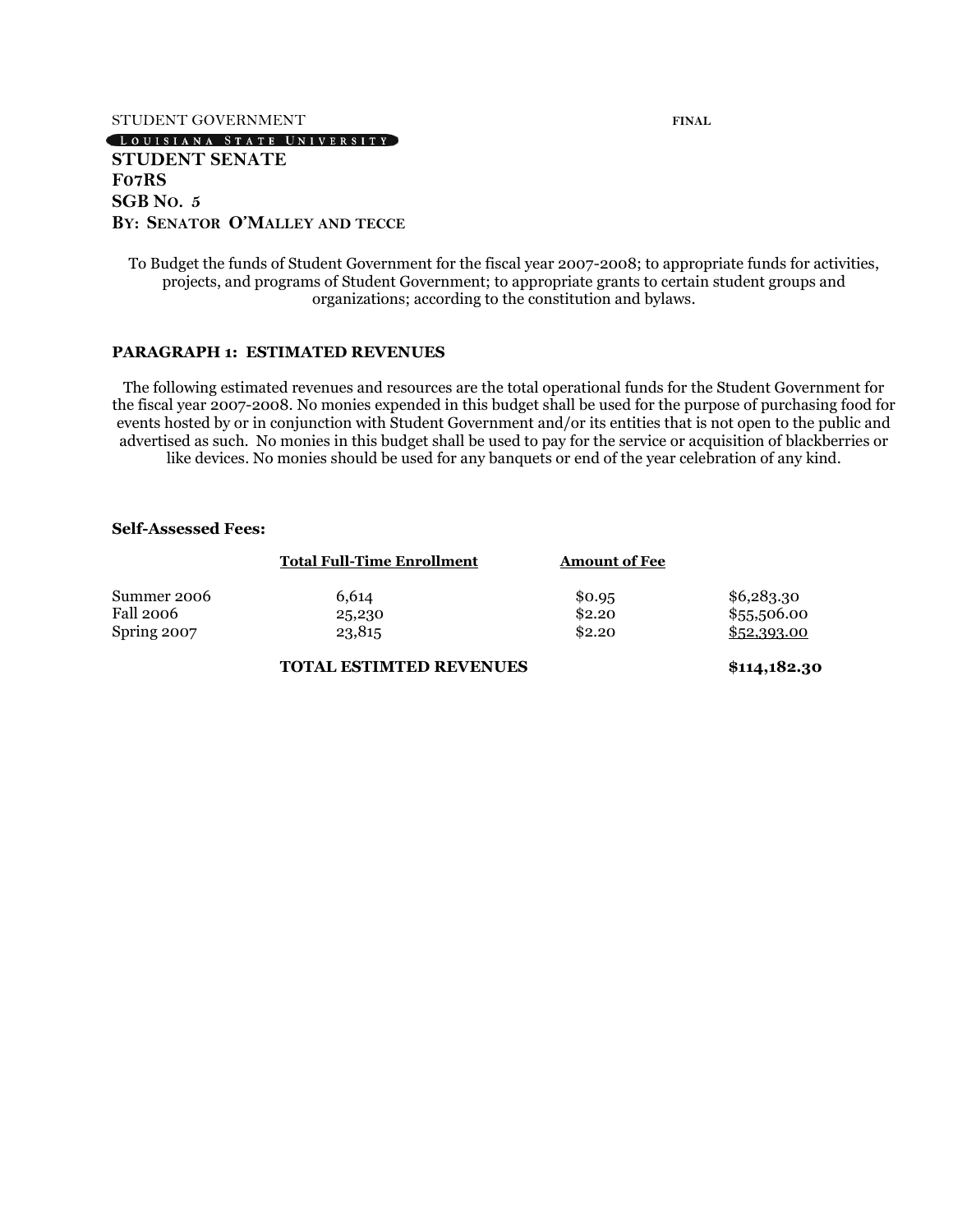#### **PARAGRAPH 2: EXECUTIVE BRANCH**

#### **Section 1: EXECUTIVE SALARIES**

These funds are appropriated to the control of the Student Government President subject to notification of the Director of Finance. These funds shall be expended as follows and in accordance with Article VI sections 7 & 8 of the Student Government Bylaws.

| President                       | 2.000.00 |
|---------------------------------|----------|
| <b>Total Executive Salaries</b> | 2000.00  |

#### **Section 2**: **EXECUTIVE OPERATIONAL EXPENSES**

These funds are appropriated to the control of the Student Government President and subject to notification of the Director of Finance. These funds shall be expended as follows:

| <b>Total Executive Operational Expenses</b> | \$ | 750.00<br>12,750.00 |  |
|---------------------------------------------|----|---------------------|--|
| b. Election Board Notifications             |    |                     |  |
| a. Executive Notifications                  |    | 4,500.00            |  |
| 3. Press Fund                               |    |                     |  |
| 2. Programming budget                       |    | 7,500.00            |  |

#### **Section 3: EXECUTIVE CONTINGENCY**

3. **Press Fund**

These funds are appropriated to the Student Government President and Vice-President, respectively and subject to notification of the Director of Finance.

| a. President's Contingency          | 8,500.00        |
|-------------------------------------|-----------------|
| b. Vice – President's Contingency   | 5,000.00        |
| <b>Total Executive Contingency</b>  | \$<br>13,500.00 |
| TOTAL EXECUTIVE BRANCH EXPENDITURES | 28,250.00       |

#### **PARAGRAPH 3: LEGISLATIVE BRANCH**

#### **Section 1: OPERATIONAL EXPENSES**

These funds are appropriated to the control of the Speaker of the Student Senate and subject to notification of the Director of Finance. These funds shall be expended only as follows:

| 4. Constituent Notifications      | 3.178.80 |
|-----------------------------------|----------|
| <b>Total Operational Expenses</b> | 3,178.80 |

#### **Section 2: SENATE CONTINGENCY**

These funds are not appropriated. Control of these funds resides with the LSU A&M Student Senate.

| 5. Speaker's Contingency<br>6. General Contingency | 3,000.00<br>31,802.20 |
|----------------------------------------------------|-----------------------|
| <b>Total Legislative Contingency</b>               | \$<br>34,802.20       |
|                                                    |                       |

#### **TOTAL LEGISLATIVE EXPENDITURES \$ 37,981.00**

#### **PARAGRAPH 4: JUDICIAL BRANCH**

#### **Section 1: OPERATIONAL EXPENSES**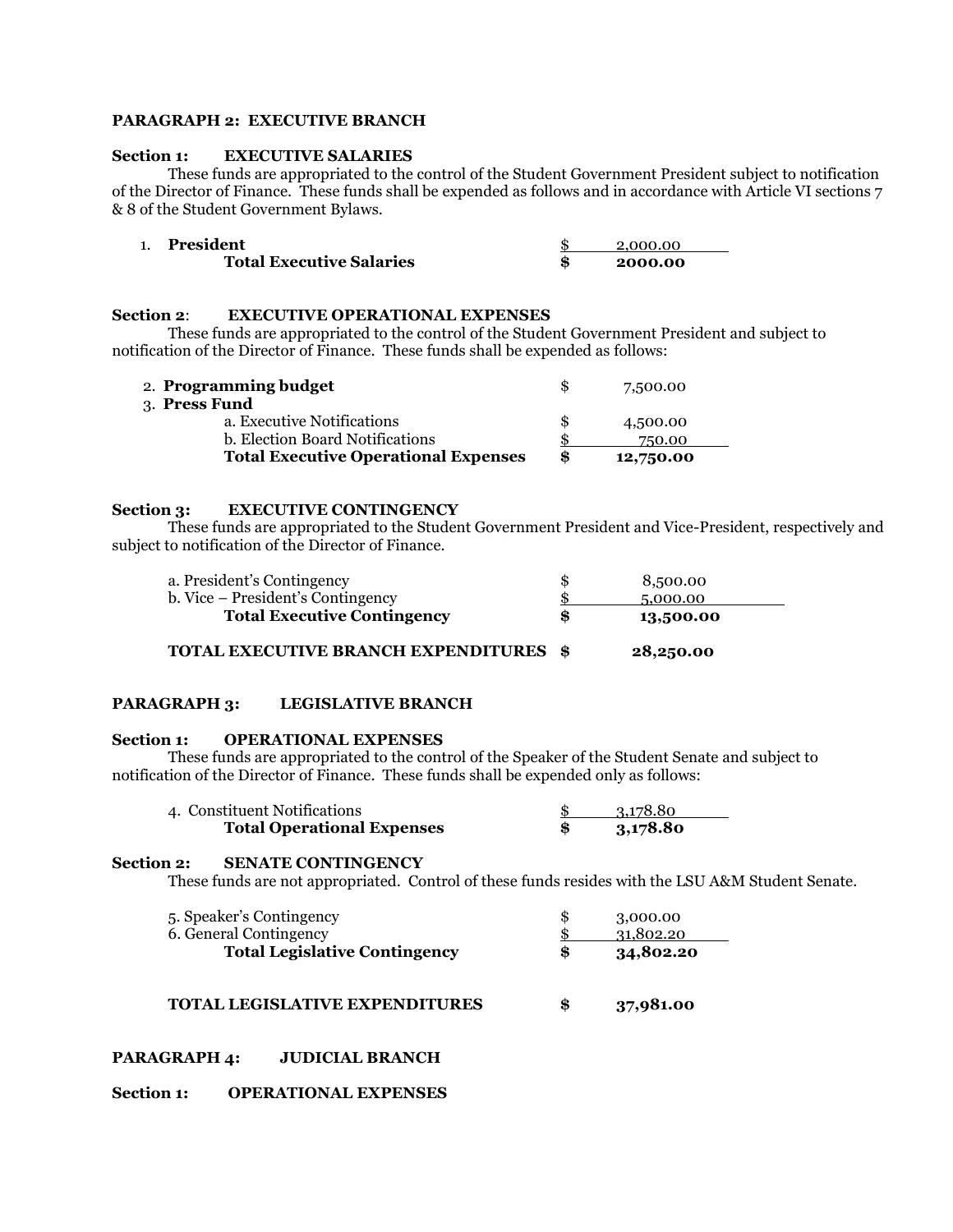These funds are appropriated to the control of the Student Government Chief Justice of the University Court and subject to the notification of the Director of Finance.

| 7. Supplies                               | 400.00 |
|-------------------------------------------|--------|
| <b>TOTAL JUDICIAL BRANCH EXPENDITURES</b> | 400.00 |

#### **PARAGRAPH 5: STUDENT GOVERNMENT OPERATIONAL EXPENSES**

These funds are appropriated to the control of the Student Government Body President and Speaker of the Senate and subject to the notification of the Director of Finance. These funds shall be expended as follows:

| <b>TOTAL OPERATIONAL EXPENSES</b> | \$ | 16,400.00 |
|-----------------------------------|----|-----------|
| 14. Fax Services                  |    | 100.00    |
| 13. Copy Supplies                 | S  | 4,100.00  |
| 12. Mail Services                 | \$ | 300.00    |
| 11. Office Supplies               | \$ | 3,000.00  |
| 10. Office Rent                   | \$ |           |
| 9. Maintenance Contracts          | \$ | 2,300.00  |
| 8. Estimated Telephone Services   | \$ | 6,600.00  |

#### **PARAGRAPH 6: RESERVE FOR COLLEGE COUNCILS**

|                                              | 65% on Population | 35% Distributed Evenly | Total 2007-2008 Funds |
|----------------------------------------------|-------------------|------------------------|-----------------------|
| 15. Agriculture                              | \$411.20          | \$296.15               | \$707.36              |
| 16. Art & Design                             | \$204.61          | \$296.15               | \$500.76              |
| 17. Art & Science                            | \$1181.18         | \$296.15               | \$1477.33             |
| 18. Basic Science                            | \$404.40          | \$296.15               | \$700.56              |
| 19. Business Administration                  | \$516.63          | \$296.15               | \$812.78              |
| 20. Education                                | \$282.54          | \$296.15               | \$578.70              |
| 21. Engineering                              | \$542.13          | \$296.15               | \$838.28              |
| 22. Graduate School                          | \$868.02          | \$296.15               | \$1164.19             |
| 23. UCAC                                     | \$718.12          | \$296.15               | \$1014.27             |
| 24. UCFY                                     | \$1,658.98        | \$296.15               | \$1955.14             |
| 25. Mass Communications                      | \$150.48          | \$296.15               | \$446.96              |
| 26. Music and Dramatic Arts                  | \$110.81          | \$296.15               | \$406.96              |
| 27. Veterinary Medicine                      | \$100.89          | \$296.15               | \$397.04              |
| <b>TOTAL RESERVE FOR COLLEGE COUNCILS</b>    |                   |                        | \$11,000              |
| 28. College Council Appropriations Committee |                   |                        | \$3,797.50            |

#### **TOTAL APPROPRIATIONS FOR COLLEGES \$14,797.50**

#### **PARAGRAPH 7: SALARIED EMPLOYEE**

#### **Section 1: OFFICE MANAGER AND BENEFITS**

These funds are appropriated to the control of the Student Government President and subject to the notification of the Director of Finance.

| 29. Office Manager                          | 12,790.00 |  |
|---------------------------------------------|-----------|--|
| 30. Office Manager Benefits (22%)           | 2.813.80  |  |
| <b>Total Salaried Employee Expenditures</b> | 15,603.80 |  |
|                                             |           |  |

#### **TOTAL ESTIMATED EXPENDITURES \$ 114,182.30**